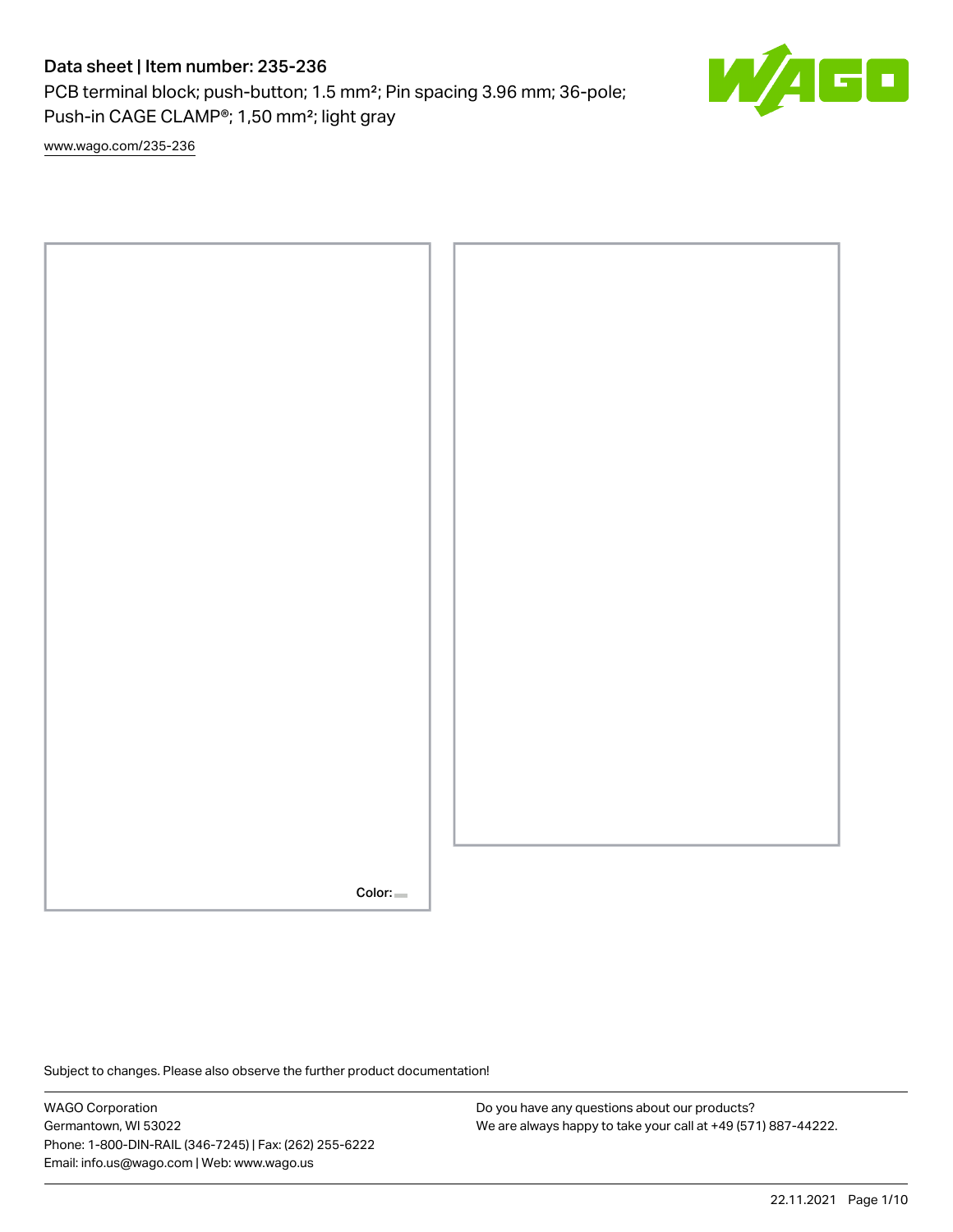

Dimensions in mm

 $L =$  (pole no. x pin spacing) + 1.5 mm

### Item description

- $\blacksquare$  Terminal strips with push-buttons
- $\blacksquare$ Push-in terminations of solid and ferruled conductors
- $\blacksquare$ Convenient termination/removal of fine-stranded conductors via push-buttons
- Set to metric or inch pin spacing by compressing terminal strips together or pulling them apart

Subject to changes. Please also observe the further product documentation!

WAGO Corporation Germantown, WI 53022 Phone: 1-800-DIN-RAIL (346-7245) | Fax: (262) 255-6222 Email: info.us@wago.com | Web: www.wago.us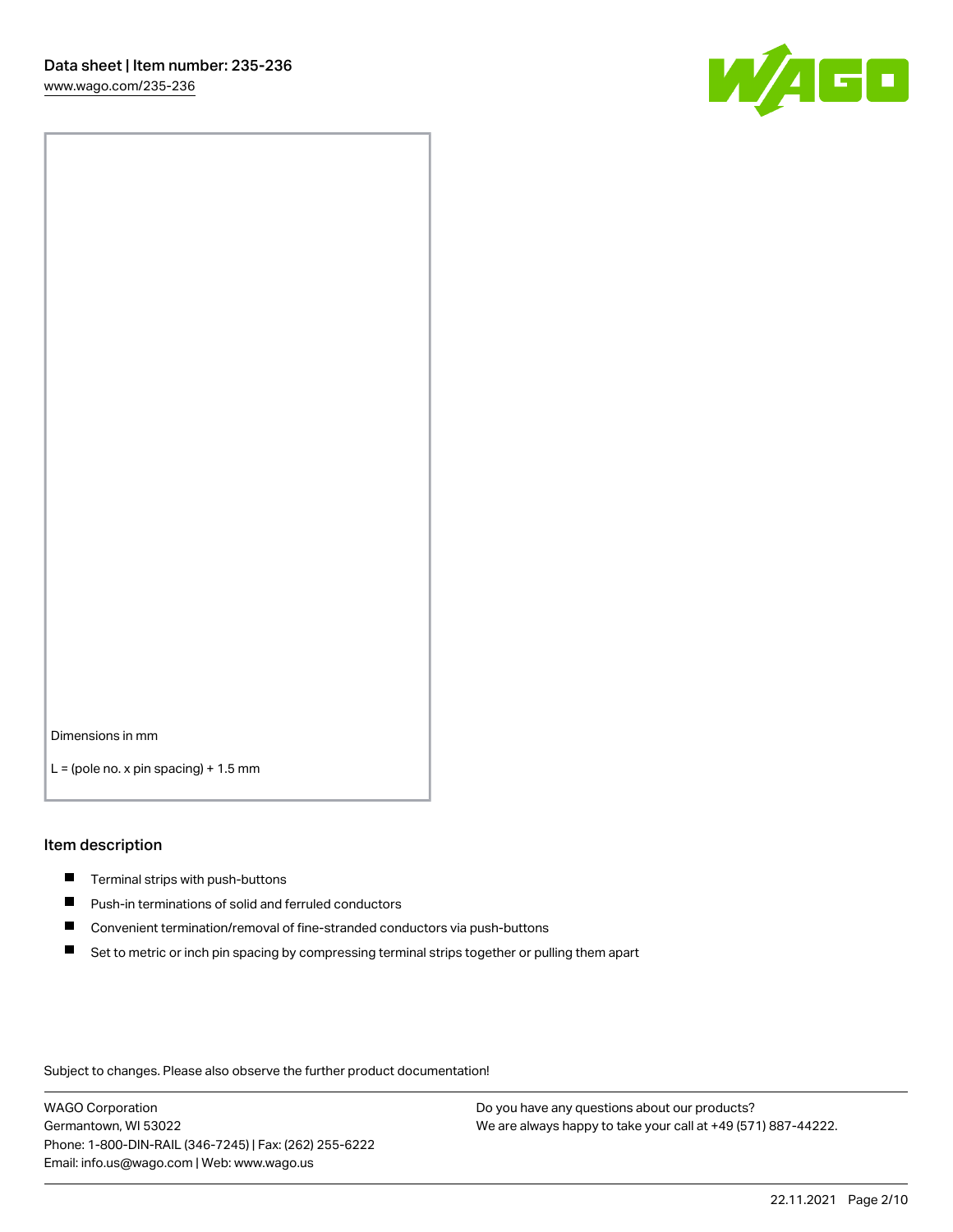

## Data Notes

| Variants: | Other pole numbers                                               |
|-----------|------------------------------------------------------------------|
|           | Other colors                                                     |
|           | Mixed-color PCB connector strips                                 |
|           | Direct marking                                                   |
|           | Other versions (or variants) can be requested from WAGO Sales or |
|           | configured at https://configurator.wago.com/                     |

# Electrical data

## IEC Approvals

| Ratings per                 | IEC/EN 60664-1                                                        |
|-----------------------------|-----------------------------------------------------------------------|
| Rated voltage (III / 3)     | 200 V                                                                 |
| Rated surge voltage (III/3) | 4 <sub>k</sub> V                                                      |
| Rated voltage (III/2)       | 320 V                                                                 |
| Rated surge voltage (III/2) | 4 <sub>k</sub> V                                                      |
| Nominal voltage (II/2)      | 500 V                                                                 |
| Rated surge voltage (II/2)  | 4 <sub>k</sub> V                                                      |
| Rated current               | 17.5A                                                                 |
| Legend (ratings)            | $(III / 2)$ $\triangle$ Overvoltage category III / Pollution degree 2 |

## UL Approvals

| Approvals per                  | UL 1059 |
|--------------------------------|---------|
| Rated voltage UL (Use Group B) | 300 V   |
| Rated current UL (Use Group B) | 10 A    |
| Rated voltage UL (Use Group D) | 300 V   |
| Rated current UL (Use Group D) | 10 A    |

## CSA Approvals

| Approvals per                   | CSA   |
|---------------------------------|-------|
| Rated voltage CSA (Use Group B) | 300 V |
| Rated current CSA (Use Group B) | 10 A  |

# Connection data

Total number of connection points 36

Subject to changes. Please also observe the further product documentation!

| <b>WAGO Corporation</b>                                | Do you have any questions about our products?                 |
|--------------------------------------------------------|---------------------------------------------------------------|
| Germantown, WI 53022                                   | We are always happy to take your call at +49 (571) 887-44222. |
| Phone: 1-800-DIN-RAIL (346-7245)   Fax: (262) 255-6222 |                                                               |
| Email: info.us@wago.com   Web: www.wago.us             |                                                               |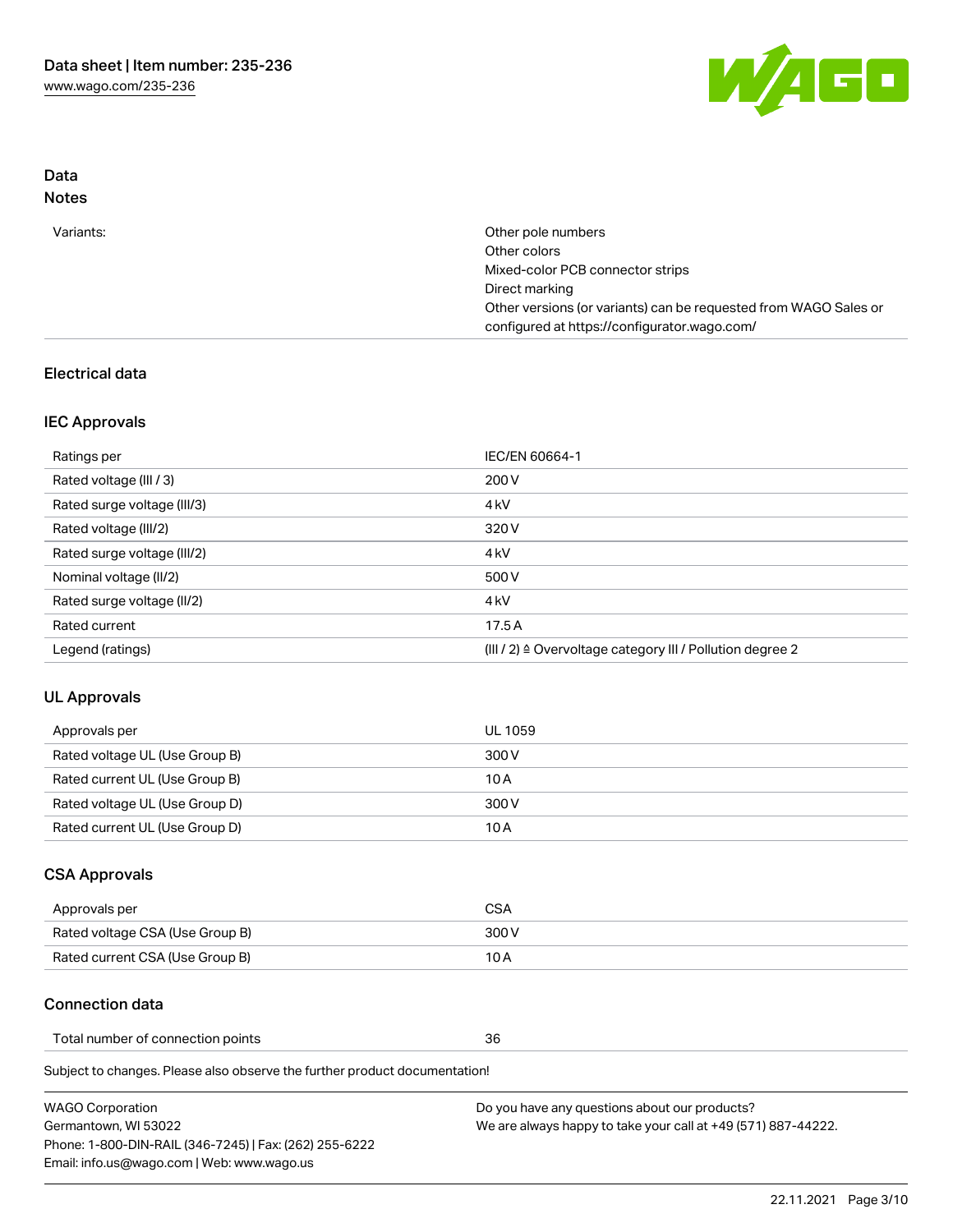[www.wago.com/235-236](http://www.wago.com/235-236)



| Total number of potentials | 36 |
|----------------------------|----|
| Number of connection types |    |
| Number of levels           |    |

## Connection 1

| Connection technology                             | Push-in CAGE CLAMP®                    |
|---------------------------------------------------|----------------------------------------|
| Actuation type                                    | Push-button                            |
| Solid conductor                                   | $0.51.5$ mm <sup>2</sup> / 20  16 AWG  |
| Fine-stranded conductor                           | $0.751.5$ mm <sup>2</sup> / 20  16 AWG |
| Fine-stranded conductor; with insulated ferrule   | $0.251$ mm <sup>2</sup>                |
| Fine-stranded conductor; with uninsulated ferrule | $0.251$ mm <sup>2</sup>                |
| Strip length                                      | $910$ mm / 0.35  0.39 inch             |
| Conductor connection direction to PCB             | 0°                                     |
| Number of poles                                   | 36                                     |

# Physical data

| Pin spacing                          | 3.96/4 mm / 0.156/0.157 inch |
|--------------------------------------|------------------------------|
| Width                                | 144.06 mm / 5.672 inch       |
| Height                               | 19.1 mm / 0.752 inch         |
| Height from the surface              | 15.5 mm / 0.61 inch          |
| Depth                                | 12.5 mm / 0.492 inch         |
| Solder pin length                    | $3.6 \,\mathrm{mm}$          |
| Solder pin dimensions                | $0.4 \times 0.8$ mm          |
| Drilled hole diameter with tolerance | $1^{(+0.1)}$ mm              |

# PCB contact

| PCB Contact                         | тнт                                      |
|-------------------------------------|------------------------------------------|
| Solder pin arrangement              | over the entire terminal strip (in-line) |
| Number of solder pins per potential |                                          |

### Material data

| Color                       | light gray                        |
|-----------------------------|-----------------------------------|
| Material group              |                                   |
| Insulation material         | Polyamide (PA66)                  |
| Flammability class per UL94 | V0                                |
| Clamping spring material    | Chrome nickel spring steel (CrNi) |

Subject to changes. Please also observe the further product documentation!

| <b>WAGO Corporation</b>                                | Do you have any questions about our products?                 |
|--------------------------------------------------------|---------------------------------------------------------------|
| Germantown, WI 53022                                   | We are always happy to take your call at +49 (571) 887-44222. |
| Phone: 1-800-DIN-RAIL (346-7245)   Fax: (262) 255-6222 |                                                               |
| Email: info.us@wago.com   Web: www.wago.us             |                                                               |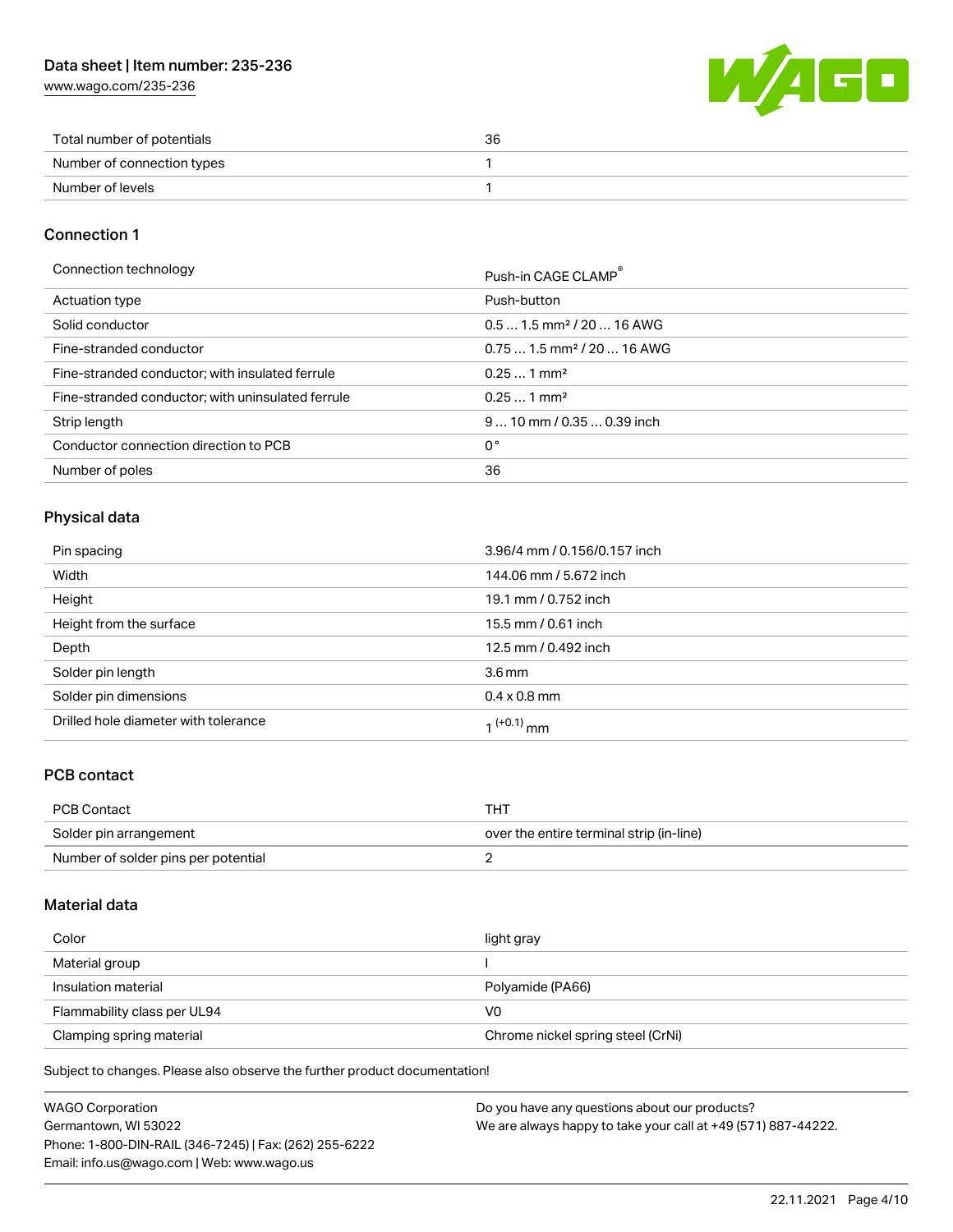[www.wago.com/235-236](http://www.wago.com/235-236)



| Contact material | Electrolytic copper (E <sub>Cu</sub> ) |
|------------------|----------------------------------------|
| Contact plating  | tin-plated                             |
| Fire load        | 0.363 MJ                               |
| Weight           | 21.4 g                                 |
|                  |                                        |

# Environmental requirements

| $+105 °C$<br>Limit temperature range<br>-60 |  |
|---------------------------------------------|--|
|---------------------------------------------|--|

## Commercial data

| Product Group         | 4 (Printed Circuit) |
|-----------------------|---------------------|
| PU (SPU)              | 20 (5) Stück        |
| Packaging type        | box                 |
| Country of origin     | CН                  |
| <b>GTIN</b>           | 4044918829946       |
| Customs tariff number | 85369010000         |

# Approvals / Certificates

# Country specific Approvals

| Logo | Approval                                                                   | <b>Additional Approval Text</b> | Certificate<br>name         |
|------|----------------------------------------------------------------------------|---------------------------------|-----------------------------|
|      | <b>CCA</b><br>DEKRA Certification B.V.                                     | EN 60947                        | NTR NL-<br>7144             |
| KEMA | <b>CCA</b><br><b>DEKRA Certification B.V.</b>                              | EN 60947                        | 2149549.02                  |
|      | <b>CCA</b><br>DEKRA Certification B.V.                                     | EN 60998                        | <b>NTRNL</b><br>6919        |
|      | <b>CCA</b><br>DEKRA Certification B.V.                                     | EN 60947-7-4                    | NTR <sub>NL</sub> -<br>7774 |
| /DE  | <b>VDE</b><br>VDE Prüf- und Zertifizierungsinstitut                        | EN 60947                        | 40029328                    |
|      | Subject to changes. Please also observe the further product documentation! |                                 |                             |

| <b>WAGO Corporation</b>                                | Do you have any questions about our products?                 |
|--------------------------------------------------------|---------------------------------------------------------------|
| Germantown, WI 53022                                   | We are always happy to take your call at +49 (571) 887-44222. |
| Phone: 1-800-DIN-RAIL (346-7245)   Fax: (262) 255-6222 |                                                               |
| Email: info.us@wago.com   Web: www.wago.us             |                                                               |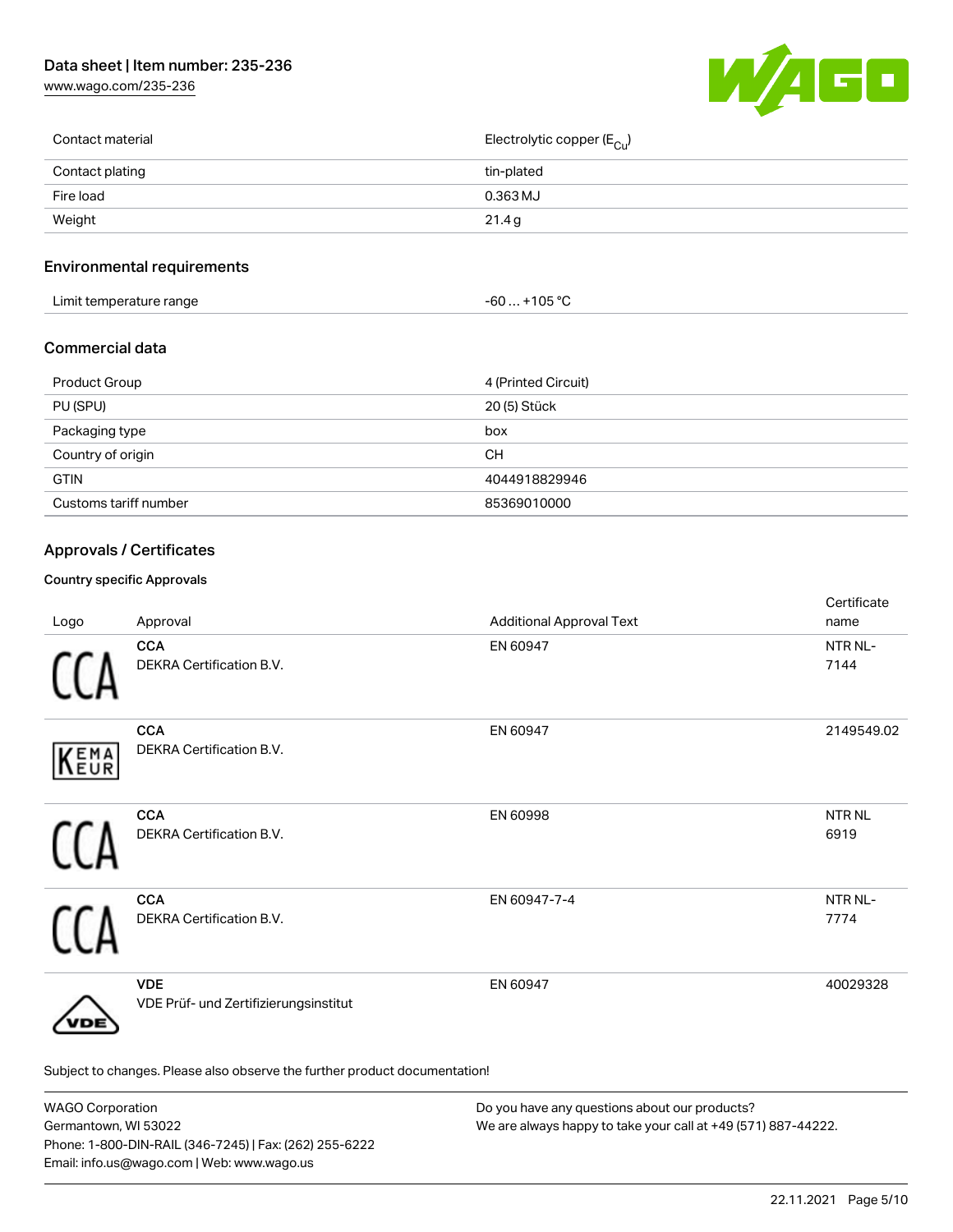

#### Ship Approvals

| Logo | Approval                                  | <b>Additional Approval Text</b> | Certificate<br>name               |
|------|-------------------------------------------|---------------------------------|-----------------------------------|
| ABS  | <b>ABS</b><br>American Bureau of Shipping |                                 | $19-$<br>HG1869876-<br><b>PDA</b> |
|      | <b>DNV GL</b>                             |                                 | TAE000016Z                        |
|      | Det Norske Veritas, Germanischer Lloyd    |                                 |                                   |
|      |                                           |                                 |                                   |

## Optional accessories

#### Ferrules

| Ferrule                 |                                                                                                                        |                      |
|-------------------------|------------------------------------------------------------------------------------------------------------------------|----------------------|
|                         | Item no.: 216-101<br>Ferrule; Sleeve for 0.5 mm <sup>2</sup> / AWG 22; uninsulated; electro-tin plated; silver-colored | www.wago.com/216-101 |
| î.                      | Item no.: 216-104                                                                                                      |                      |
|                         | Ferrule; Sleeve for 1.5 mm <sup>2</sup> / AWG 16; uninsulated; electro-tin plated; silver-colored                      | www.wago.com/216-104 |
|                         | Item no.: 216-106                                                                                                      |                      |
|                         | Ferrule; Sleeve for 2.5 mm <sup>2</sup> / AWG 14; uninsulated; electro-tin plated; silver-colored                      | www.wago.com/216-106 |
|                         | Item no.: 216-107                                                                                                      |                      |
|                         | Ferrule; Sleeve for 4 mm <sup>2</sup> / AWG 12; uninsulated; electro-tin plated                                        | www.wago.com/216-107 |
|                         | Item no.: 216-108                                                                                                      |                      |
|                         | Ferrule; Sleeve for 6 mm <sup>2</sup> / AWG 10; uninsulated; electro-tin plated; silver-colored                        | www.wago.com/216-108 |
|                         | Item no.: 216-109                                                                                                      |                      |
|                         | Ferrule; Sleeve for 10 mm <sup>2</sup> / AWG 8; uninsulated; electro-tin plated                                        | www.wago.com/216-109 |
|                         | Item no.: 216-102                                                                                                      |                      |
|                         | Ferrule; Sleeve for 0.75 mm <sup>2</sup> / AWG 20; uninsulated; electro-tin plated; silver-colored                     | www.wago.com/216-102 |
|                         | Item no.: 216-103                                                                                                      |                      |
|                         | Ferrule; Sleeve for 1 mm <sup>2</sup> / AWG 18; uninsulated; electro-tin plated                                        | www.wago.com/216-103 |
| R                       | Item no.: 216-110                                                                                                      |                      |
|                         | Ferrule; Sleeve for 16 mm <sup>2</sup> / AWG 6; uninsulated; electro-tin plated; metallic brown                        | www.wago.com/216-110 |
|                         | Item no.: 216-123                                                                                                      |                      |
|                         | Ferrule; Sleeve for 1 mm <sup>2</sup> / AWG 18; uninsulated; electro-tin plated; silver-colored                        | www.wago.com/216-123 |
| $\frac{1}{3}$           | Item no.: 216-122                                                                                                      |                      |
|                         | Ferrule; Sleeve for 0.75 mm <sup>2</sup> / AWG 20; uninsulated; electro-tin plated; silver-colored                     | www.wago.com/216-122 |
| k                       | Item no.: 216-124                                                                                                      |                      |
|                         | Ferrule; Sleeve for 1.5 mm <sup>2</sup> / AWG 16; uninsulated; electro-tin plated                                      | www.wago.com/216-124 |
|                         | Subject to changes. Please also observe the further product documentation!                                             |                      |
| <b>WAGO Corporation</b> | Do you have any questions about our products?                                                                          |                      |
|                         |                                                                                                                        |                      |

Germantown, WI 53022 Phone: 1-800-DIN-RAIL (346-7245) | Fax: (262) 255-6222 Email: info.us@wago.com | Web: www.wago.us

We are always happy to take your call at +49 (571) 887-44222.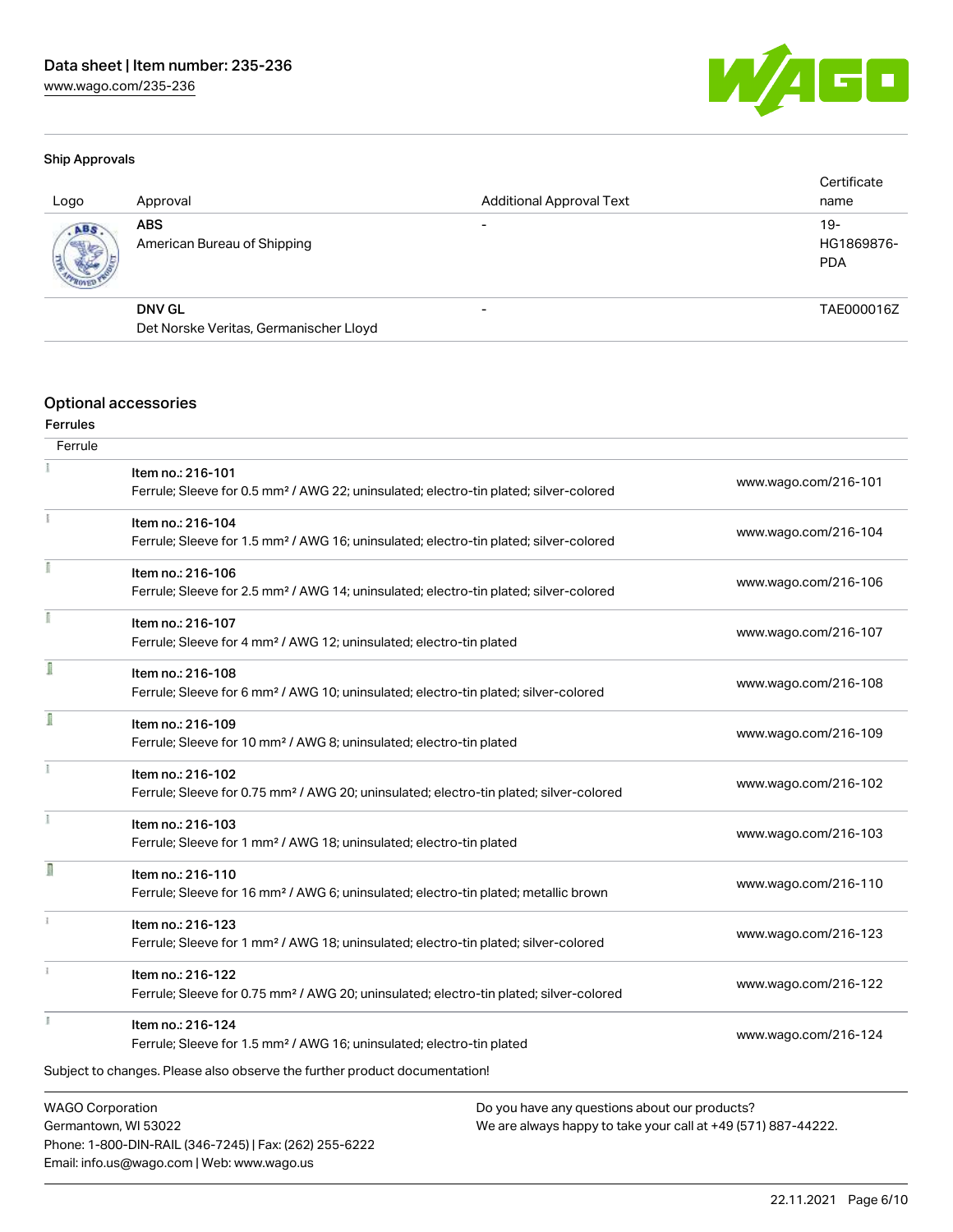[www.wago.com/235-236](http://www.wago.com/235-236)



|    | Item no.: 216-142<br>Ferrule; Sleeve for 0.75 mm <sup>2</sup> / 18 AWG; uninsulated; electro-tin plated; electrolytic copper; gastight<br>crimped; acc. to DIN 46228, Part 1/08.92                         | www.wago.com/216-142 |
|----|------------------------------------------------------------------------------------------------------------------------------------------------------------------------------------------------------------|----------------------|
|    | Item no.: 216-132<br>Ferrule; Sleeve for 0.34 mm <sup>2</sup> / AWG 24; uninsulated; electro-tin plated                                                                                                    | www.wago.com/216-132 |
|    | Item no.: 216-121<br>Ferrule; Sleeve for 0.5 mm <sup>2</sup> / AWG 22; uninsulated; electro-tin plated; silver-colored                                                                                     | www.wago.com/216-121 |
|    | Item no.: 216-143<br>Ferrule; Sleeve for 1 mm <sup>2</sup> / AWG 18; uninsulated; electro-tin plated; electrolytic copper; gastight<br>crimped; acc. to DIN 46228, Part 1/08.92                            | www.wago.com/216-143 |
|    | Item no.: 216-131<br>Ferrule; Sleeve for 0.25 mm <sup>2</sup> / AWG 24; uninsulated; electro-tin plated; silver-colored                                                                                    | www.wago.com/216-131 |
|    | Item no.: 216-141<br>Ferrule; Sleeve for 0.5 mm <sup>2</sup> / 20 AWG; uninsulated; electro-tin plated; electrolytic copper; gastight<br>crimped; acc. to DIN 46228, Part 1/08.92                          | www.wago.com/216-141 |
| ı. | Item no.: 216-152<br>Ferrule; Sleeve for 0.34 mm <sup>2</sup> / AWG 24; uninsulated; electro-tin plated                                                                                                    | www.wago.com/216-152 |
| ۸  | Item no.: 216-203<br>Ferrule; Sleeve for 1 mm <sup>2</sup> / AWG 18; insulated; electro-tin plated; red                                                                                                    | www.wago.com/216-203 |
| I  | Item no.: 216-206<br>Ferrule; Sleeve for 2.5 mm <sup>2</sup> / AWG 14; insulated; electro-tin plated; blue                                                                                                 | www.wago.com/216-206 |
| I  | Item no.: 216-207<br>Ferrule; Sleeve for 4 mm <sup>2</sup> / AWG 12; insulated; electro-tin plated; gray                                                                                                   | www.wago.com/216-207 |
|    | Item no.: 216-202<br>Ferrule; Sleeve for 0.75 mm <sup>2</sup> / 18 AWG; insulated; electro-tin plated; gray                                                                                                | www.wago.com/216-202 |
| ı  | Item no.: 216-151<br>Ferrule; Sleeve for 0.25 mm <sup>2</sup> / AWG 24; uninsulated; electro-tin plated                                                                                                    | www.wago.com/216-151 |
| Â  | Item no.: 216-204<br>Ferrule; Sleeve for 1.5 mm <sup>2</sup> / AWG 16; insulated; electro-tin plated; black                                                                                                | www.wago.com/216-204 |
|    | Item no.: 216-209<br>Ferrule; Sleeve for 10 mm <sup>2</sup> / AWG 8; insulated; electro-tin plated; red                                                                                                    | www.wago.com/216-209 |
|    | Item no.: 216-205<br>Ferrule; Sleeve for 2.08 mm <sup>2</sup> / AWG 14; insulated; electro-tin plated; yellow                                                                                              | www.wago.com/216-205 |
|    | Item no.: 216-144<br>Ferrule; Sleeve for 1.5 mm <sup>2</sup> / AWG 16; uninsulated; electro-tin plated; electrolytic copper; gastight<br>crimped; acc. to DIN 46228, Part 1/08.92; silver-colored          | www.wago.com/216-144 |
|    | Item no.: 216-208<br>Ferrule; Sleeve for 6 mm <sup>2</sup> / AWG 10; insulated; electro-tin plated; electrolytic copper; gastight crimped; www.wago.com/216-208<br>acc. to DIN 46228, Part 4/09.90; yellow |                      |

Subject to changes. Please also observe the further product documentation!

WAGO Corporation Germantown, WI 53022 Phone: 1-800-DIN-RAIL (346-7245) | Fax: (262) 255-6222 Email: info.us@wago.com | Web: www.wago.us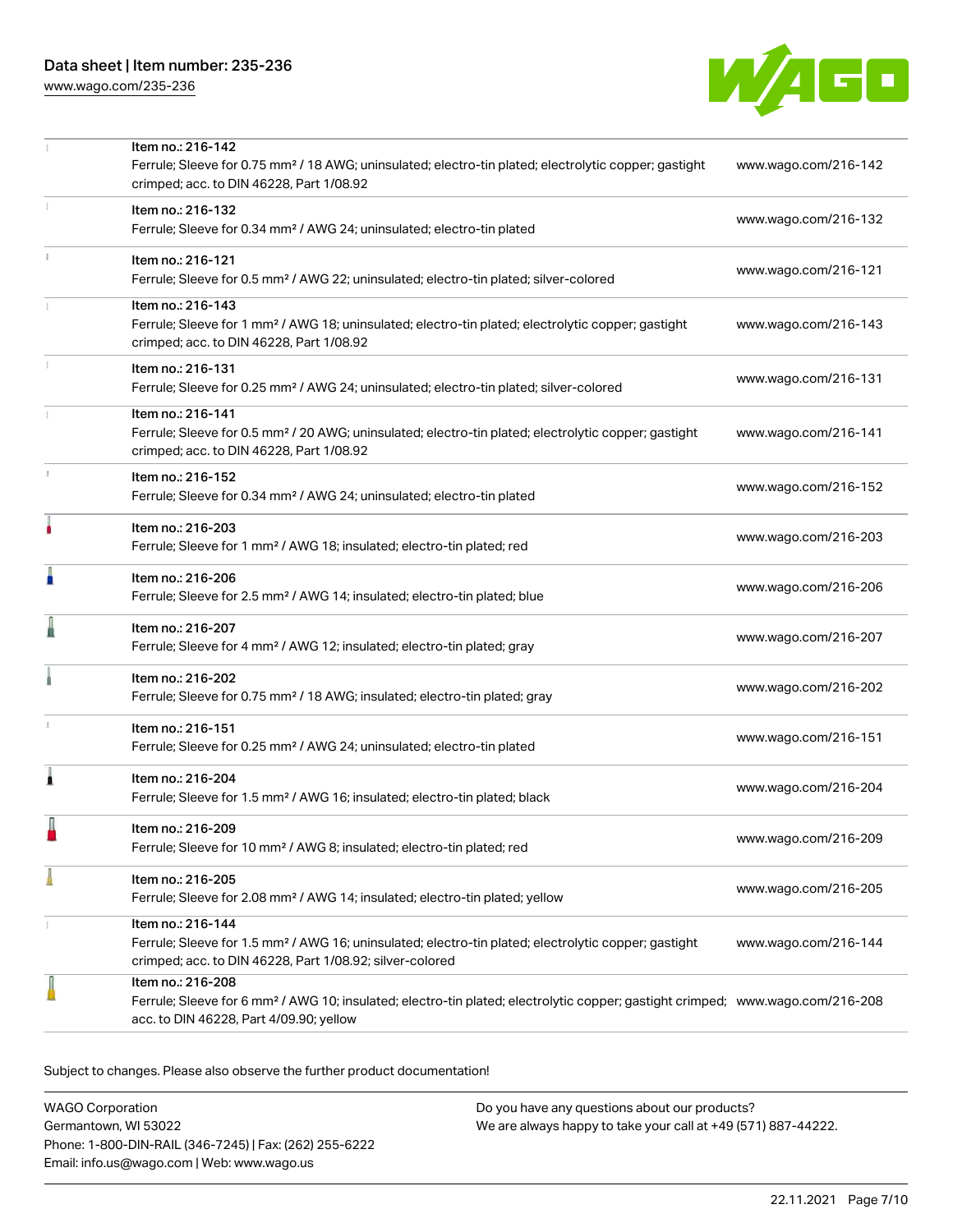[www.wago.com/235-236](http://www.wago.com/235-236)



|   | Item no.: 216-201<br>Ferrule; Sleeve for 0.5 mm <sup>2</sup> / 20 AWG; insulated; electro-tin plated; white                                                                                              | www.wago.com/216-201 |
|---|----------------------------------------------------------------------------------------------------------------------------------------------------------------------------------------------------------|----------------------|
|   | Item no.: 216-223<br>Ferrule; Sleeve for 1 mm <sup>2</sup> / AWG 18; insulated; electro-tin plated; red                                                                                                  | www.wago.com/216-223 |
|   | Item no.: 216-210<br>Ferrule; Sleeve for 16 mm <sup>2</sup> / AWG 6; insulated; electro-tin plated; electrolytic copper; gastight crimped; www.wago.com/216-210<br>acc. to DIN 46228, Part 4/09.90; blue |                      |
|   | Item no.: 216-241<br>Ferrule; Sleeve for 0.5 mm <sup>2</sup> / 20 AWG; insulated; electro-tin plated; electrolytic copper; gastight<br>crimped; acc. to DIN 46228, Part 4/09.90; white                   | www.wago.com/216-241 |
|   | Item no.: 216-242<br>Ferrule; Sleeve for 0.75 mm <sup>2</sup> / 18 AWG; insulated; electro-tin plated; electrolytic copper; gastight<br>crimped; acc. to DIN 46228, Part 4/09.90; gray                   | www.wago.com/216-242 |
|   | Item no.: 216-222<br>Ferrule; Sleeve for 0.75 mm <sup>2</sup> / 18 AWG; insulated; electro-tin plated; gray                                                                                              | www.wago.com/216-222 |
|   | Item no.: 216-221<br>Ferrule; Sleeve for 0.5 mm <sup>2</sup> / 20 AWG; insulated; electro-tin plated; white                                                                                              | www.wago.com/216-221 |
| 1 | Item no.: 216-224<br>Ferrule; Sleeve for 1.5 mm <sup>2</sup> / AWG 16; insulated; electro-tin plated; black                                                                                              | www.wago.com/216-224 |
|   | Item no.: 216-243<br>Ferrule; Sleeve for 1 mm <sup>2</sup> / AWG 18; insulated; electro-tin plated; electrolytic copper; gastight crimped; www.wago.com/216-243<br>acc. to DIN 46228, Part 4/09.90; red  |                      |
| 1 | Item no.: 216-244<br>Ferrule; Sleeve for 1.5 mm <sup>2</sup> / AWG 16; insulated; electro-tin plated; electrolytic copper; gastight<br>crimped; acc. to DIN 46228, Part 4/09.90; black                   | www.wago.com/216-244 |
| ٥ | Item no.: 216-263<br>Ferrule; Sleeve for 1 mm <sup>2</sup> / AWG 18; insulated; electro-tin plated; electrolytic copper; gastight crimped; www.wago.com/216-263<br>acc. to DIN 46228, Part 4/09.90; red  |                      |
| п | Item no.: 216-246<br>Ferrule; Sleeve for 2.5 mm <sup>2</sup> / AWG 14; insulated; electro-tin plated; electrolytic copper; gastight<br>crimped; acc. to DIN 46228, Part 4/09.90; blue                    | www.wago.com/216-246 |
| n | Item no.: 216-266<br>Ferrule; Sleeve for 2.5 mm <sup>2</sup> / AWG 14; insulated; electro-tin plated; electrolytic copper; gastight<br>crimped; acc. to DIN 46228, Part 4/09.90; blue                    | www.wago.com/216-266 |
| 1 | Item no.: 216-264<br>Ferrule; Sleeve for 1.5 mm <sup>2</sup> / AWG 16; insulated; electro-tin plated; electrolytic copper; gastight<br>crimped; acc. to DIN 46228, Part 4/09.90; black                   | www.wago.com/216-264 |
| 1 | Item no.: 216-284<br>Ferrule; Sleeve for 1.5 mm <sup>2</sup> / AWG 16; insulated; electro-tin plated; electrolytic copper; gastight<br>crimped; acc. to DIN 46228, Part 4/09.90; black                   | www.wago.com/216-284 |
| Ë | Item no.: 216-286<br>Ferrule; Sleeve for 2.5 mm <sup>2</sup> / AWG 14; insulated; electro-tin plated; electrolytic copper; gastight<br>crimped; acc. to DIN 46228, Part 4/09.90; blue                    | www.wago.com/216-286 |
|   | Item no.: 216-287<br>Ferrule; Sleeve for 4 mm <sup>2</sup> / AWG 12; insulated; electro-tin plated; electrolytic copper; gastight crimped; www.wago.com/216-287                                          |                      |
|   | Subject to changes. Please also observe the further product documentation!                                                                                                                               |                      |

WAGO Corporation Germantown, WI 53022 Phone: 1-800-DIN-RAIL (346-7245) | Fax: (262) 255-6222 Email: info.us@wago.com | Web: www.wago.us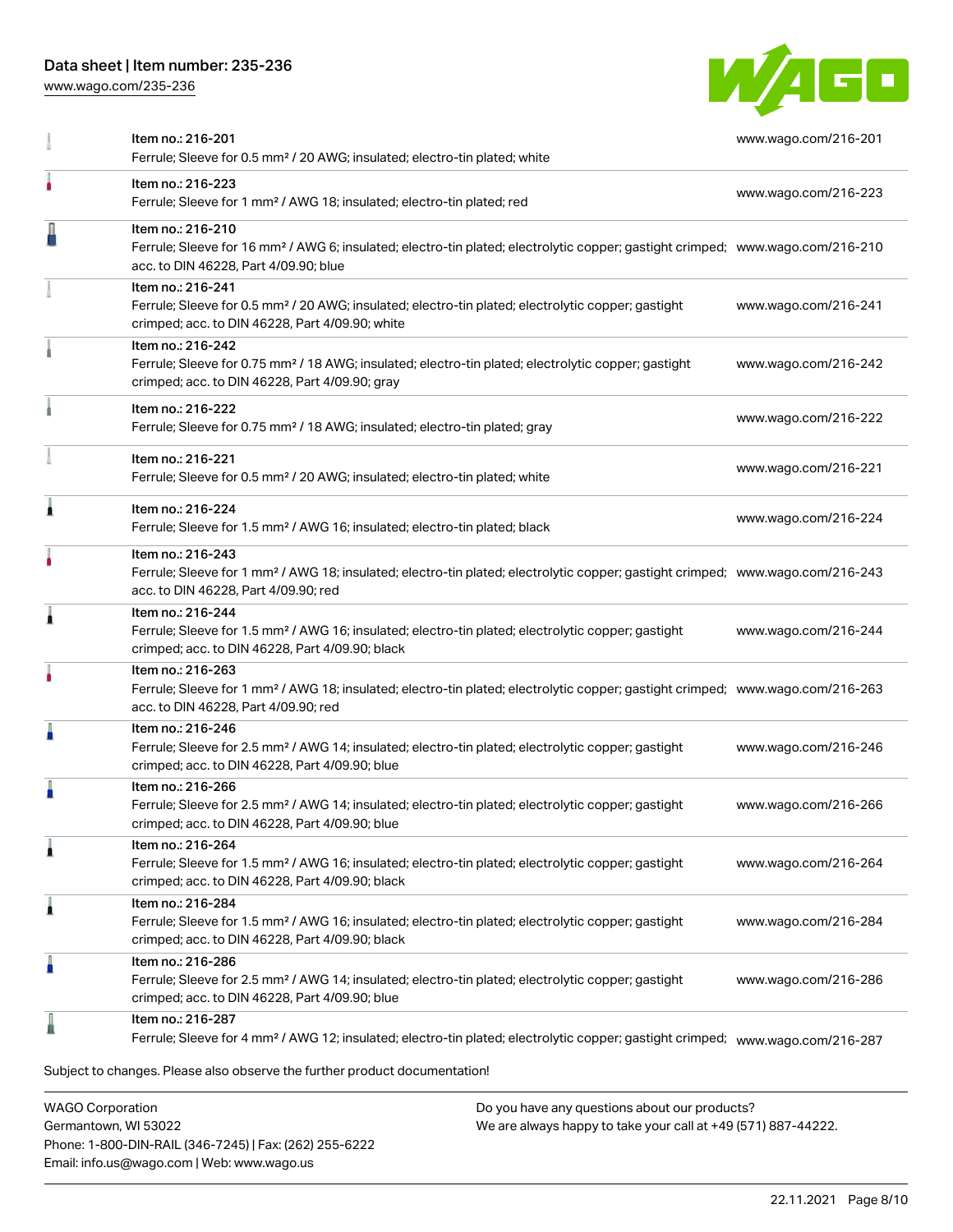[www.wago.com/235-236](http://www.wago.com/235-236)



acc. to DIN 46228, Part 4/09.90; gray

|   | Item no.: 216-262                                                                                                                          |                      |
|---|--------------------------------------------------------------------------------------------------------------------------------------------|----------------------|
|   | Ferrule; Sleeve for 0.75 mm <sup>2</sup> / 18 AWG; insulated; electro-tin plated; electrolytic copper; gastight                            | www.wago.com/216-262 |
|   | crimped; acc. to DIN 46228, Part 4/09.90; gray                                                                                             |                      |
|   | Item no.: 216-288                                                                                                                          |                      |
|   | Ferrule; Sleeve for 6 mm <sup>2</sup> / AWG 10; insulated; electro-tin plated; electrolytic copper; gastight crimped; www.wago.com/216-288 |                      |
|   | acc. to DIN 46228, Part 4/09.90; yellow                                                                                                    |                      |
| Д | Item no.: 216-289                                                                                                                          |                      |
|   | Ferrule; Sleeve for 10 mm <sup>2</sup> / AWG 8; insulated; electro-tin plated; electrolytic copper; gastight crimped; www.wago.com/216-289 |                      |
|   | acc. to DIN 46228, Part 4/09.90; red                                                                                                       |                      |
|   | Item no.: 216-301                                                                                                                          |                      |
|   | Ferrule; Sleeve for 0.25 mm <sup>2</sup> / AWG 24; insulated; electro-tin plated; yellow                                                   | www.wago.com/216-301 |
|   |                                                                                                                                            |                      |
|   | Item no.: 216-321                                                                                                                          | www.wago.com/216-321 |
|   | Ferrule; Sleeve for 0.25 mm <sup>2</sup> / AWG 24; insulated; electro-tin plated; yellow                                                   |                      |
|   | Item no.: 216-322                                                                                                                          |                      |
|   | Ferrule; Sleeve for 0.34 mm <sup>2</sup> / 22 AWG; insulated; electro-tin plated; green                                                    | www.wago.com/216-322 |
|   | Item no.: 216-267                                                                                                                          |                      |
|   | Ferrule; Sleeve for 4 mm <sup>2</sup> / AWG 12; insulated; electro-tin plated; electrolytic copper; gastight crimped; www.wago.com/216-267 |                      |
|   | acc. to DIN 46228, Part 4/09.90; gray                                                                                                      |                      |
|   | Item no.: 216-302                                                                                                                          |                      |
|   |                                                                                                                                            | www.wago.com/216-302 |

# Downloads

Documentation

### Additional Information

| Technical explanations | 2019 Apr 3 | pdf    | Download |
|------------------------|------------|--------|----------|
|                        |            | 2.0 MB |          |

### Installation Notes

Conductor termination

Subject to changes. Please also observe the further product documentation!

WAGO Corporation Germantown, WI 53022 Phone: 1-800-DIN-RAIL (346-7245) | Fax: (262) 255-6222 Email: info.us@wago.com | Web: www.wago.us